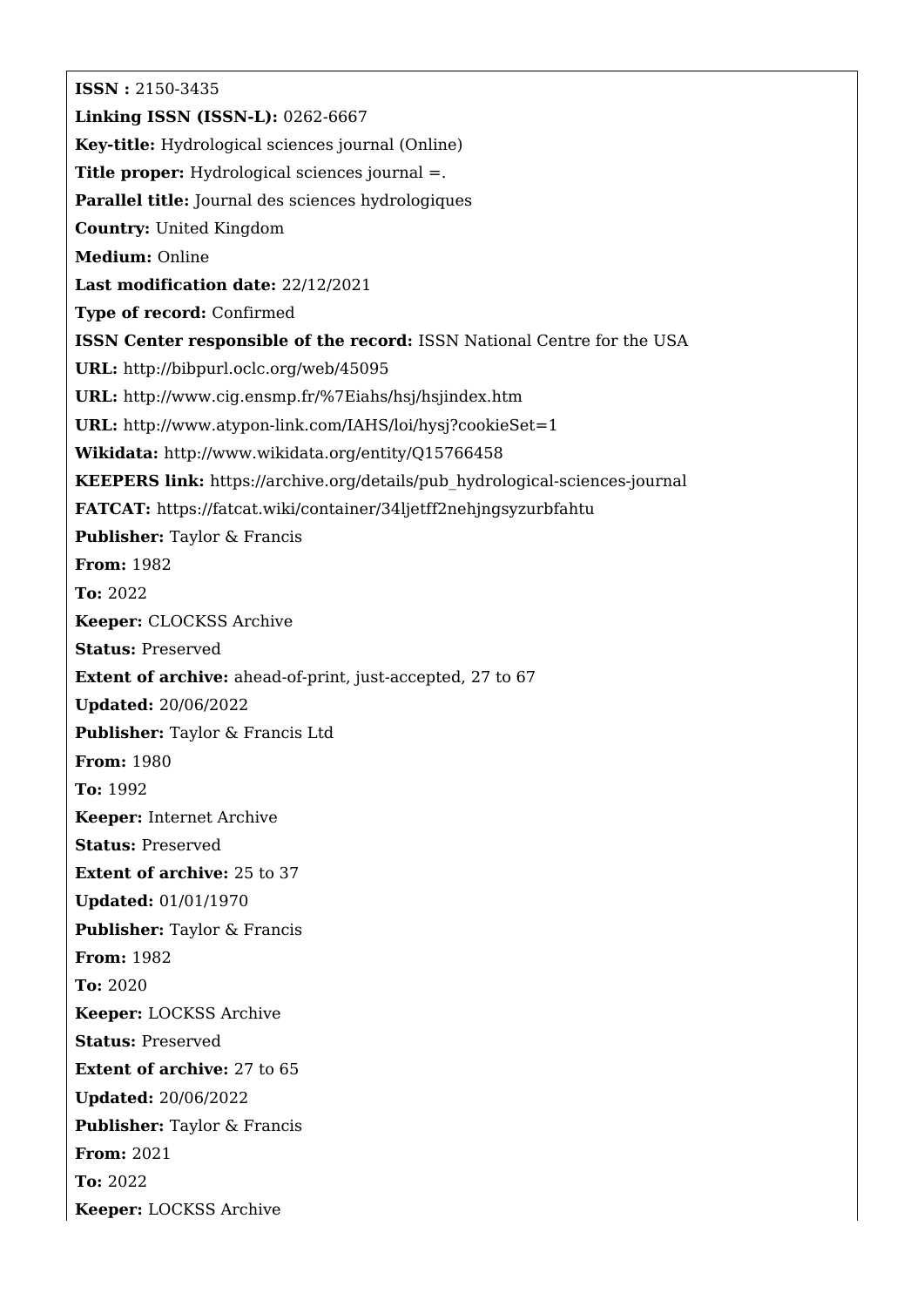**Status:** In Progress **Extent of archive:** 66, 67 **Updated:** 20/06/2022 **Publisher:** Taylor & Francis **From:** 2016 **To:** 2021 **Keeper:** Library of Congress **Status:** Preserved **Extent of archive:** 58 (6); 61 (13); 62 (2 to 16); 63 (1 to 13-14); 64 (3 to 16); 65 (1 to 16); 66 (1 to 13) **Updated:** 08/04/2022 **Publisher:** Taylor & Francis **From:** 0000 **To:** 2021 **Keeper:** National Digital Preservation Program, China **Status:** Preserved **Extent of archive:** Preserved : : 64 (5, 8); 65 (1, 6, 7, 16); 66 (3 to 5, 7) **Updated:** 15/04/2022 **Publisher:** Blackwell Scientific Publications **From:** 1956 **To:** 2008 **Keeper:** National Library of the Netherlands

**Status:** Preserved

**Extent of archive:** Preserved : 1 (1 to 4); 2 (1 to 4); 3 (1 to 4); 4 (1 to 4); 5 (1 to 4); 6 (1 to 4); 7 (2) to 4); 8 (1 to 4); 9 (1, 3, 4); 10 (1 to 4); 11 (1 to 4); 12 (1 to 4); 13 (1 to 4); 14 (1 to 4); 15 (1 to 4); 16 (1 to 4); 17 (1 to 4); 18 (1 to 4); 19 (1 to 3); 20 (4); 21 (1 to 4); 22 (1 to 4); 23 (1 to 4); 24 (1 to 4); 25 (1 to 4); 26 (1 to 4); 27 (1 to 4); 28 (1 to 4); 29 (1 to 4); 30 (1 to 4); 31 (1 to 4); 32 (1 to 4); 33 (1 to 6); 34 (1 to 6); 35 (1 to 6); 36 (1 to 6); 37 (1 to 6); 38 (1 to 6); 39 (1 to 6); 40 (1 to 6); 41 (1 to 6); 42 (1 to 6); 43 (1 to 6); 44 (1 to 6); 45 (1 to 6); 46 (1 to 6); 47 (1 to 6); 48 (1 to 6); 49 (1 to 6); 50 (1 to 6); 51 (1 to 6); 52 (1 to 6); 53 (1 to 6)

**Updated:** 19/06/2022

**Publisher:** Taylor & Francis Group

**From:** 1982

**To:** 2022

**Keeper:** Portico

**Status:** Preserved

**Extent of archive:** Preserved : 27 (2 to 4): 28 (1 to 3): 29 (1 to 3): 30 (1 to 4): 31 (1 to 4): 32 (1 to 4); 33 (1 to 6); 34 (1 to 6); 35 (1 to 6); 36 (1 to 6); 37 (1 to 6); 38 (1 to 6); 39 (1); 40; 41; 42; 43; 44; 45; 46; 47; 48; 49; 50 (2, 3); 51 (1, 6); 52 (1); 53 (2 to 6); 54 (1 to 6); 55 (1 to 8); 56 (1 to 8); 57 (1 to 8); 58 (1 to 8); 59 (1, 2, 3-4, 5 to 12); 60 (1 to 6, 7-8, 9 to 12); 61 (1 to 16); 62 (1 to 16); 63 (1 to 12, 13-14, 15-16); 64 (1 to 16); 65 (1 to 16); 66 (1 to 16); 67 (1 to 6)

**Updated:** 04/06/2022

**Publisher:** Taylor and Francis

**From:** 1985

**To:** 2021